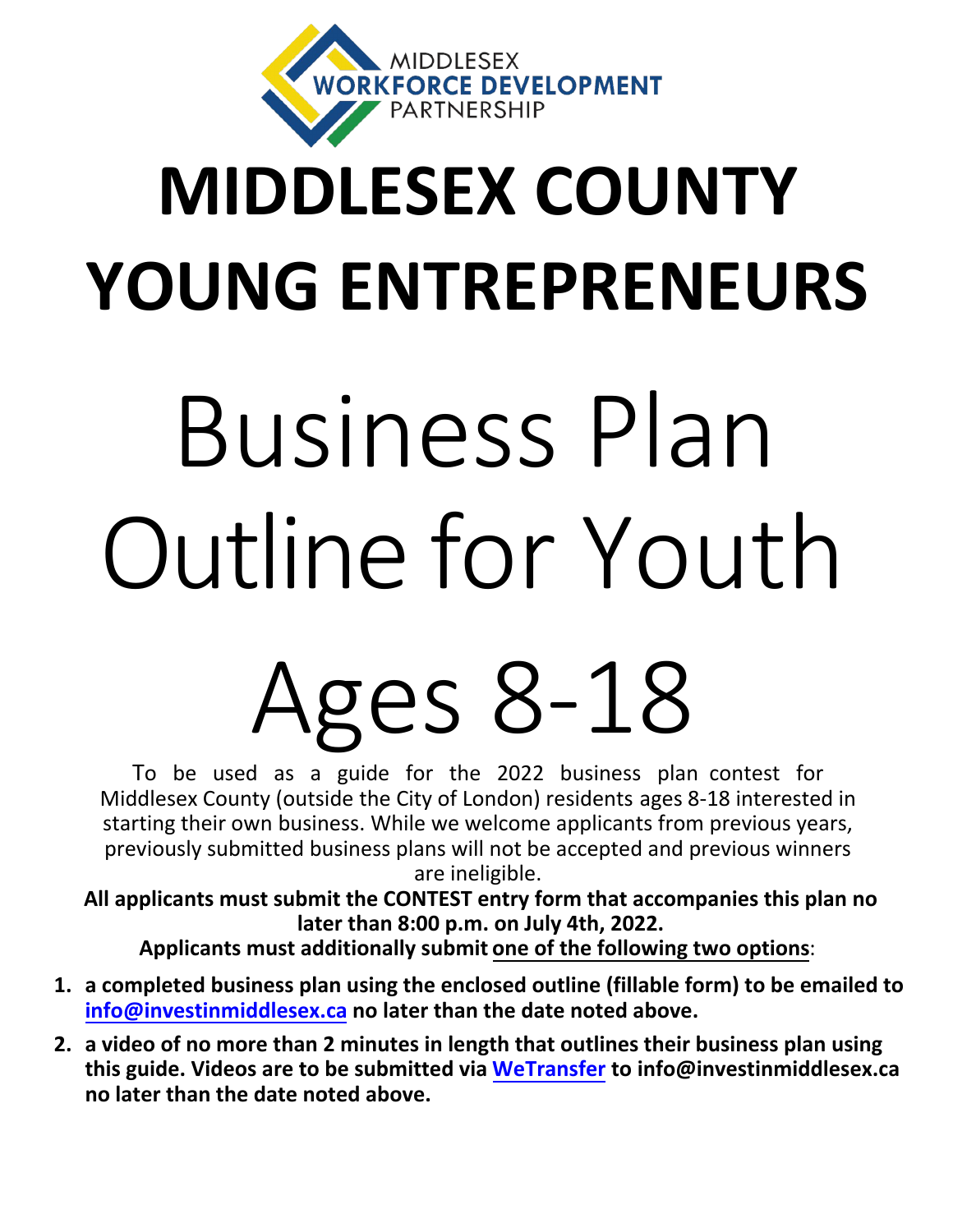## Table of Contents

| 3  | What is a Business Plan?            |
|----|-------------------------------------|
| 4  | <b>Business Language</b>            |
| 5  | <b>My Business Ideas</b>            |
| 6  | <b>Cost of Starting My Business</b> |
| 7  | <b>My Employees</b>                 |
| 8  | My Customers & Competition          |
| 9  | Location & Marketing Plan           |
| 10 | My Pitch                            |
| 11 | <b>Entry Form</b>                   |
|    |                                     |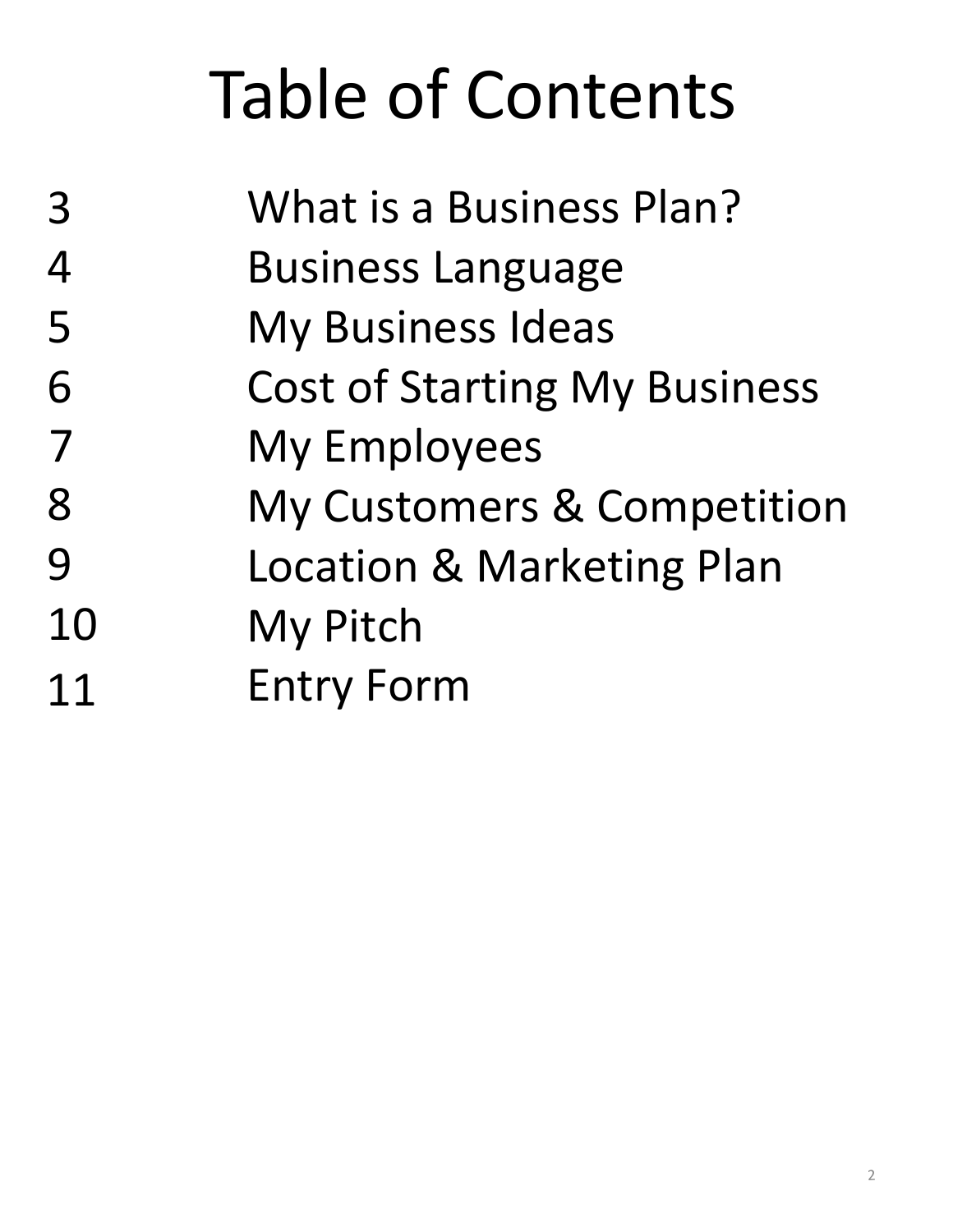#### What is **A Business Plan**?

- If you want to start your own business you need to write a business plan.
- A business plan is a document that details the important things about your business.
- A business plan helps you to:

1) Get your important ideas written down

2) Figure out what you need to do to have a business and make money

3) Communicate why you want to start your own business and what help you may need from others to make it happen

- A business plan has a number of parts including:
	- A description of your business.
	- A list of the products or services you will sell.
	- Details about the people or groups who will buy your products or services.
	- The location of your business.
	- What other businesses will compete with your company.
	- How you will run your business and if you need to hire other people to help you.
	- How you will pay for the things your business needs.
	- How you will make money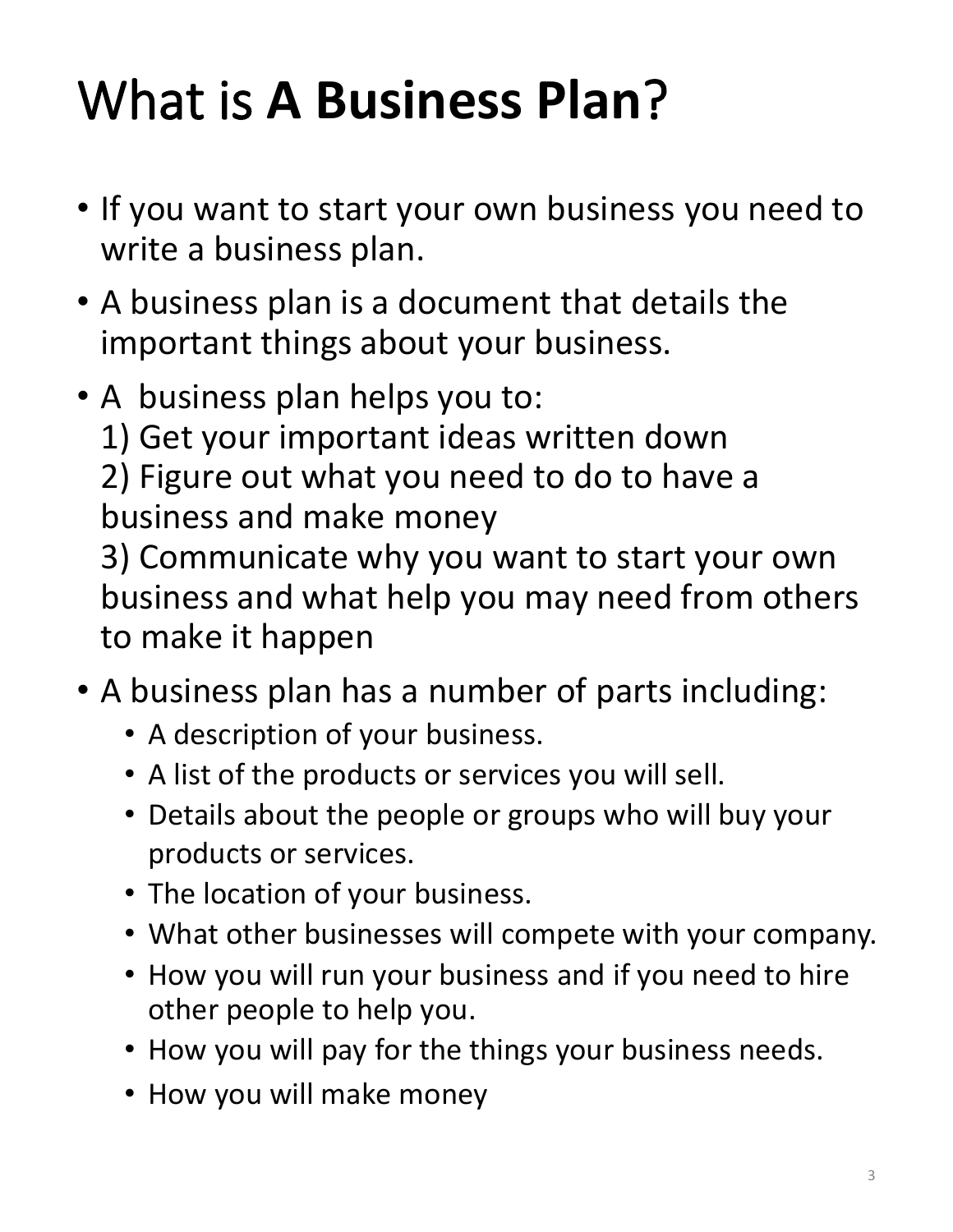#### **Business Language:**

Before you start your business plan, you need to know what the following words mean. Look them up if you need to and write down the definitions.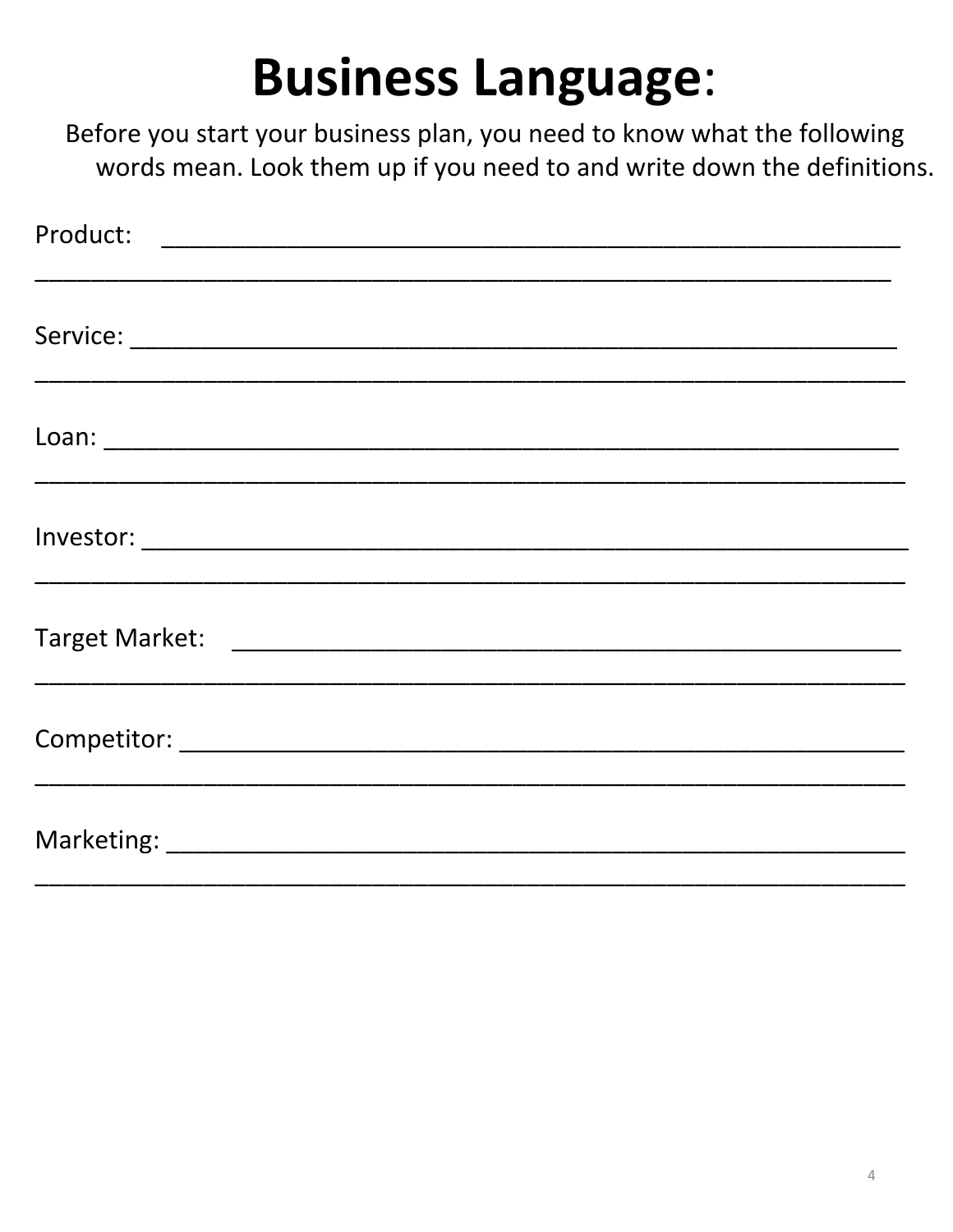### **My Business Idea**

Answer these questions about your business idea.

What will be the name of my business?

Are you going to be selling a product or a service?

Make a list of all of the products/services you want to sell:

What will make your business unique?

#### **Making Money**

Use this section to identify how you plan to make money.

How much will you sell each of your products of services for? (Be sure to list all of the them).

How many of these products or services will you sell in a given day or week?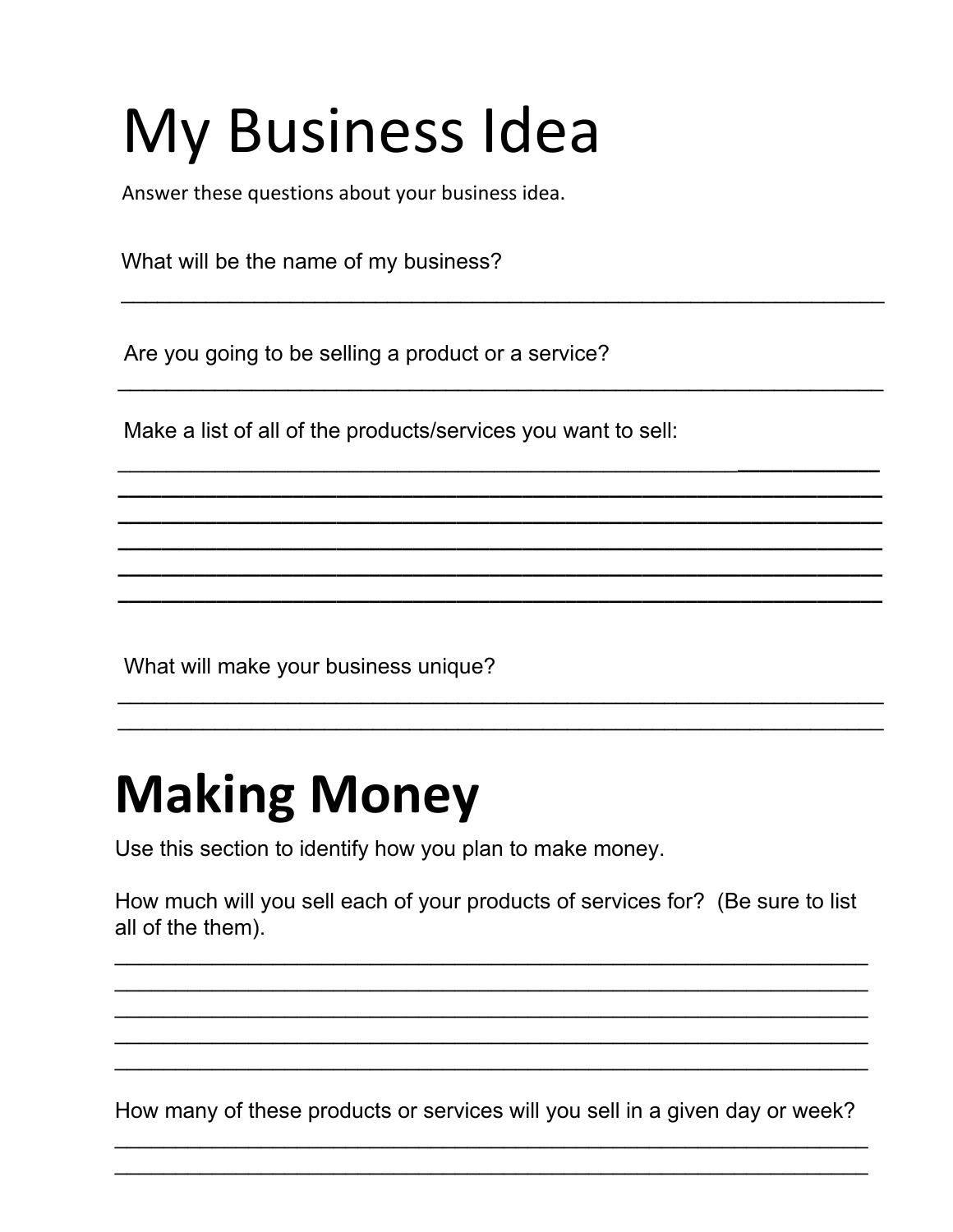#### The Cost of Starting My Business

Answer these questions about how much your business will cost.

How much will it cost to start your business? \_\_\_\_\_\_\_\_\_\_\_\_\_\_\_\_\_\_\_\_\_\_\_\_\_\_\_\_\_\_\_\_\_\_

What is the money for? Make a list of all of the things you will need to start your business and how much each one of them costs.

How will you get the money to start your business?<br>Do you already have it? Will you take out a loan? Will you have a business partner? If so, who? Will you have investors? Explain.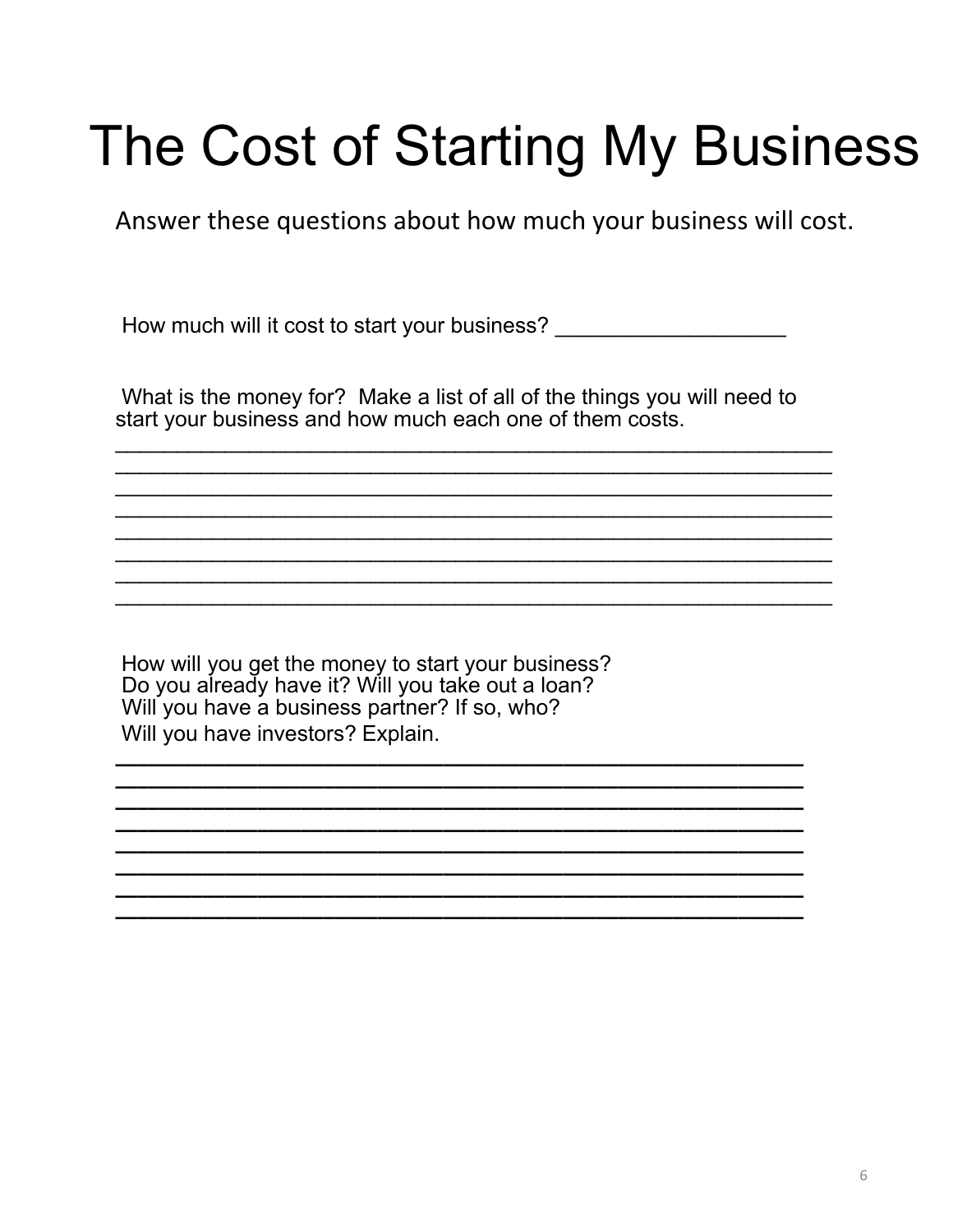#### Employees

Answer these questions about who will work for your business.

Will you need to hire other people to help you with your business or will you be the only one working at it? Why? \_\_\_\_\_\_\_\_\_\_\_\_\_\_\_\_\_\_\_\_\_\_\_\_\_\_\_\_\_\_\_\_\_\_\_\_\_\_\_\_\_\_\_\_\_\_\_\_\_\_\_\_\_\_\_\_\_\_\_\_\_\_\_

\_\_\_\_\_\_\_\_\_\_\_\_\_\_\_\_\_\_\_\_\_\_\_\_\_\_\_\_\_\_\_\_\_\_\_\_\_\_\_\_\_\_\_\_\_\_\_\_\_\_\_\_\_\_\_\_\_\_\_\_\_\_\_

\_\_\_\_\_\_\_\_\_\_\_\_\_\_\_\_\_\_\_\_\_\_\_\_\_\_\_\_\_\_\_\_\_\_\_\_\_\_\_\_\_\_\_\_\_\_\_\_\_\_\_\_\_\_\_\_\_\_\_\_\_\_\_

\_\_\_\_\_\_\_\_\_\_\_\_\_\_\_\_\_\_\_\_\_\_\_\_\_\_\_\_\_\_\_\_\_\_\_\_\_\_\_\_\_\_\_\_\_\_\_\_\_\_\_\_\_\_\_\_\_\_\_\_\_\_\_

What kinds of skills will you need, or other people need to work in your business?

| If you will have employees:           |  |
|---------------------------------------|--|
| How much will you pay your employees? |  |
| How many hours will they work?        |  |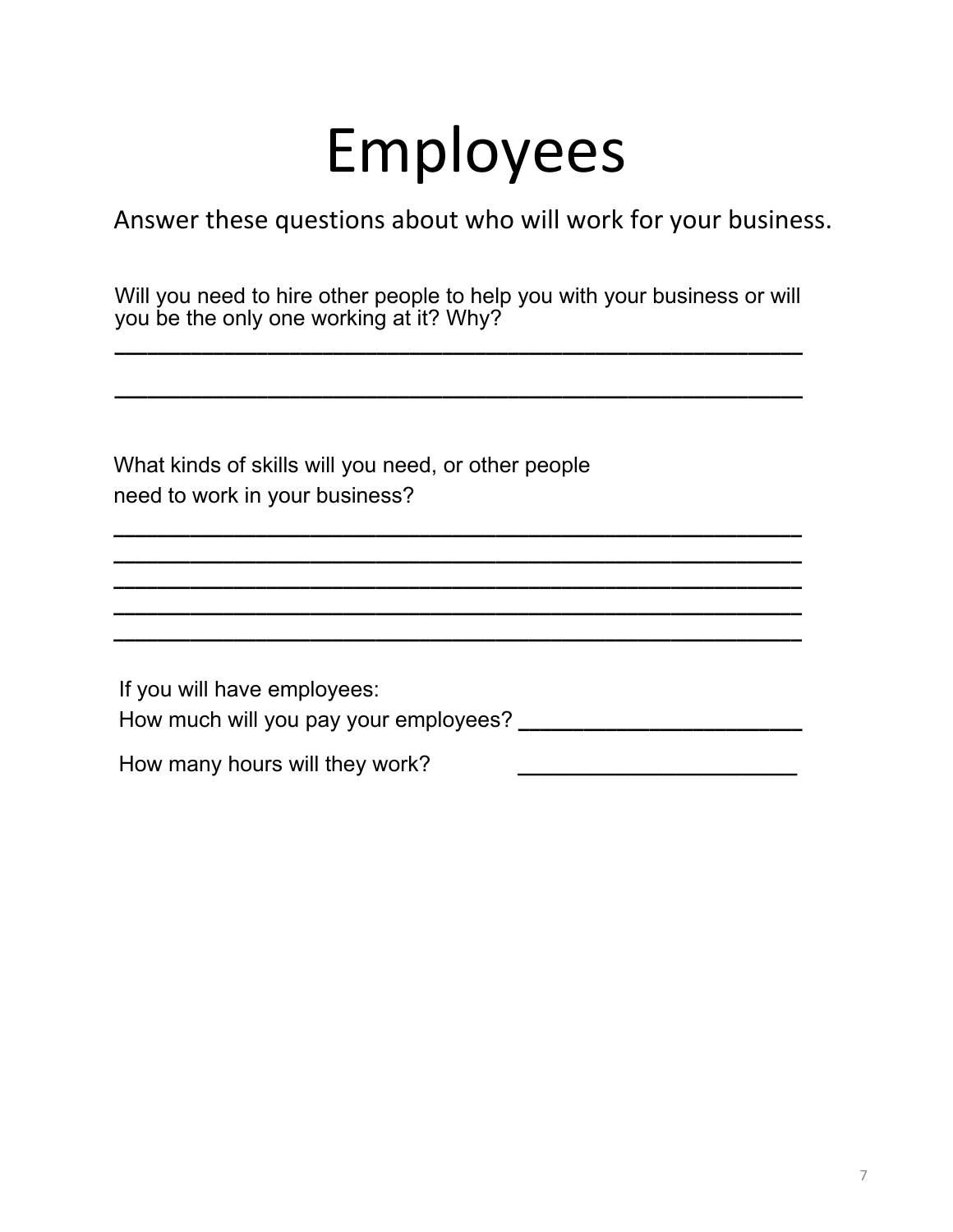#### **Customers**

Who will buy your products or services?

#### Competition

Are there already businesses in your area offering the same sort of products or services?

Who would be your biggest competitors? List at least two or three.

Why would someone buy from you and not your competitors?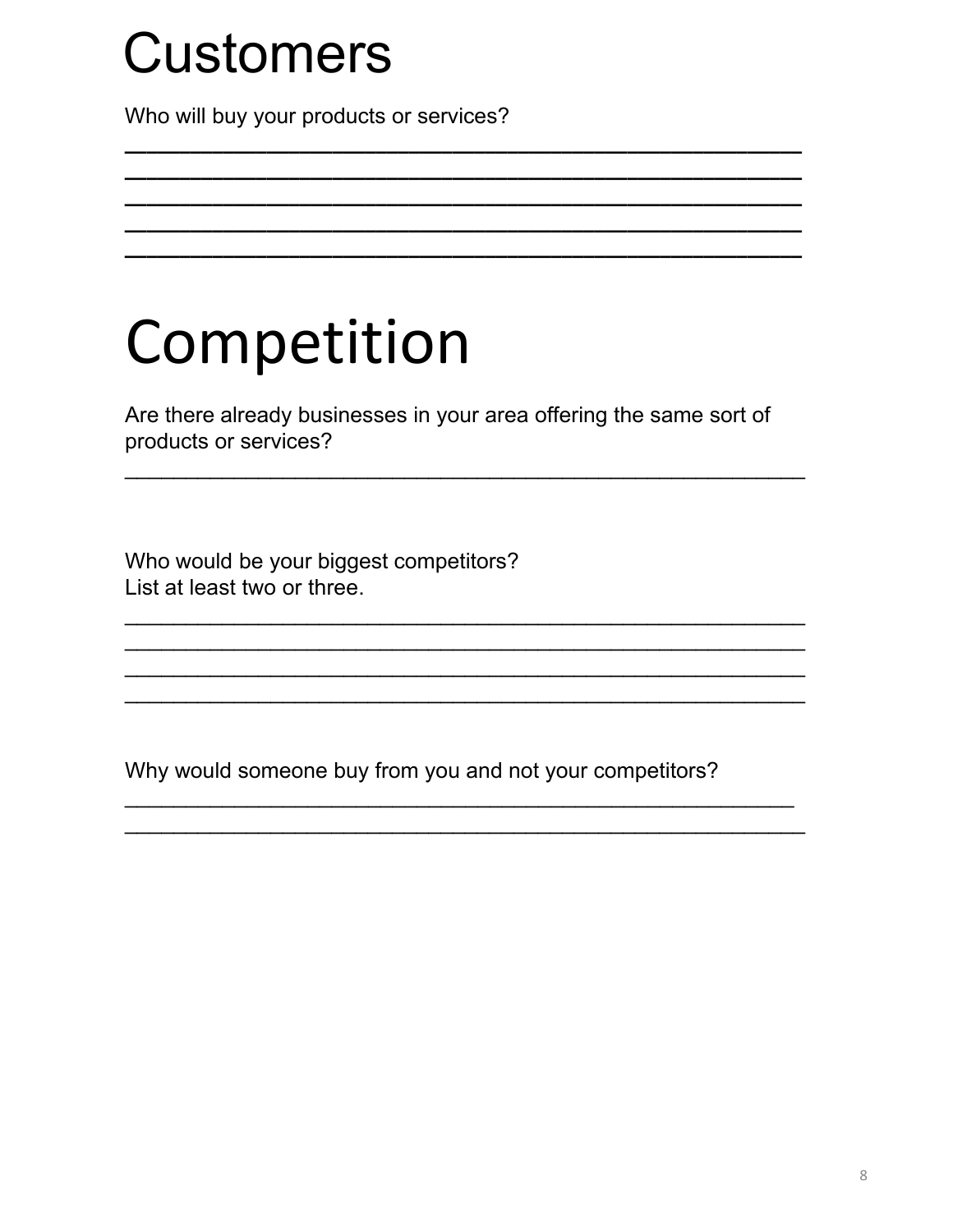#### Location

Where will your business be located?

Why is this a good location for your business?

How big of an area will your business sell to? (Number of people or businesses that would buy your product or service)

#### **Marketing Plan**

How will people find out about your business? (How will you market it to your customers?) Will you use signs, flyers, email, websites, social media, etc.?